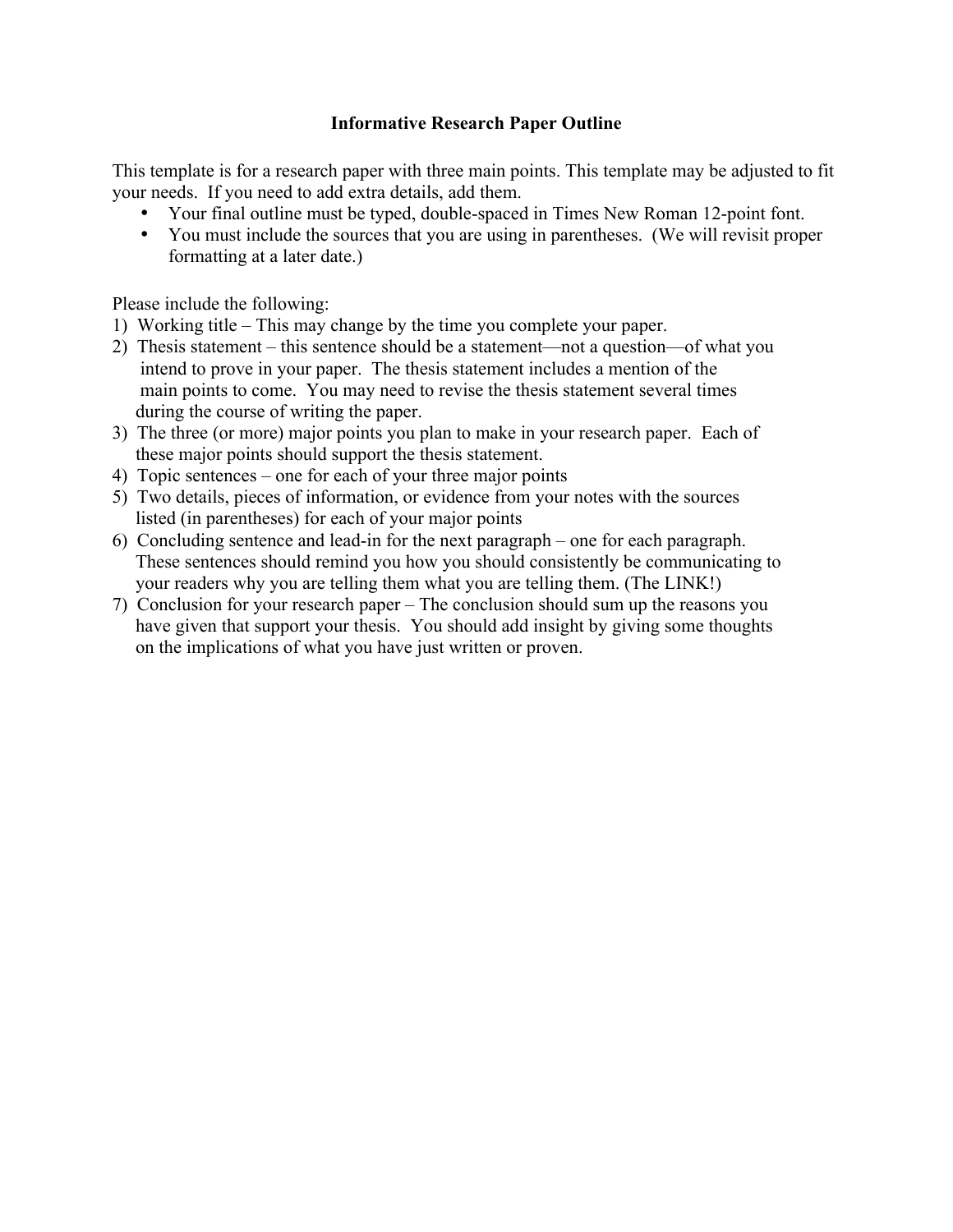## Research Paper Template – Due on Wednesday, January 21st

<u> 1989 - Johann John Stone, market fan it ferstjer fan it ferstjer fan it ferstjer fan it ferstjer fan it fers</u>

| Title of your research paper |  |
|------------------------------|--|
| Thesis statement:            |  |

 $m<sub>1</sub>$ 

Introduction – This should contain a "hook," general quote, or interesting fact. You will then add two-three broad, general statements, and your thesis statement. Hook:  $\qquad \qquad$ 

Thesis:

I. Topic sentence for main point  $#1$  (P)

- A. Subtopic from main point #1  $(P)$ 
	- 1. Detail or example (with source) (E)
	- 2. Detail or example (with source) (E)
	- 3. Detail or example (with source) if needed  $(E)$
- B. Subtopic from main point  $#1$  (P)
	- 1. Detail or example (with source) (E)
	- 2. Detail or example (with source) (E)
	- 3. Detail or example (with source) if needed  $(E)$

Concluding sentence and lead-in about how the details or examples for main point  $#2$ support the thesis  $(L)$ 

- II. Topic sentence for main point  $#2(P)$ 
	- A. Subtopic from main point  $#2(P)$ 
		- 1. Detail or example (with source) (E)
		- 2. Detail or example (with source)  $(E)$
		- 3. Detail or example (with source) if needed  $(E)$
	- B. Subtopic from main point  $#2(P)$ 
		- 1. Detail or example (with source) (E)
		- 2. Detail or example (with source)  $(E)$